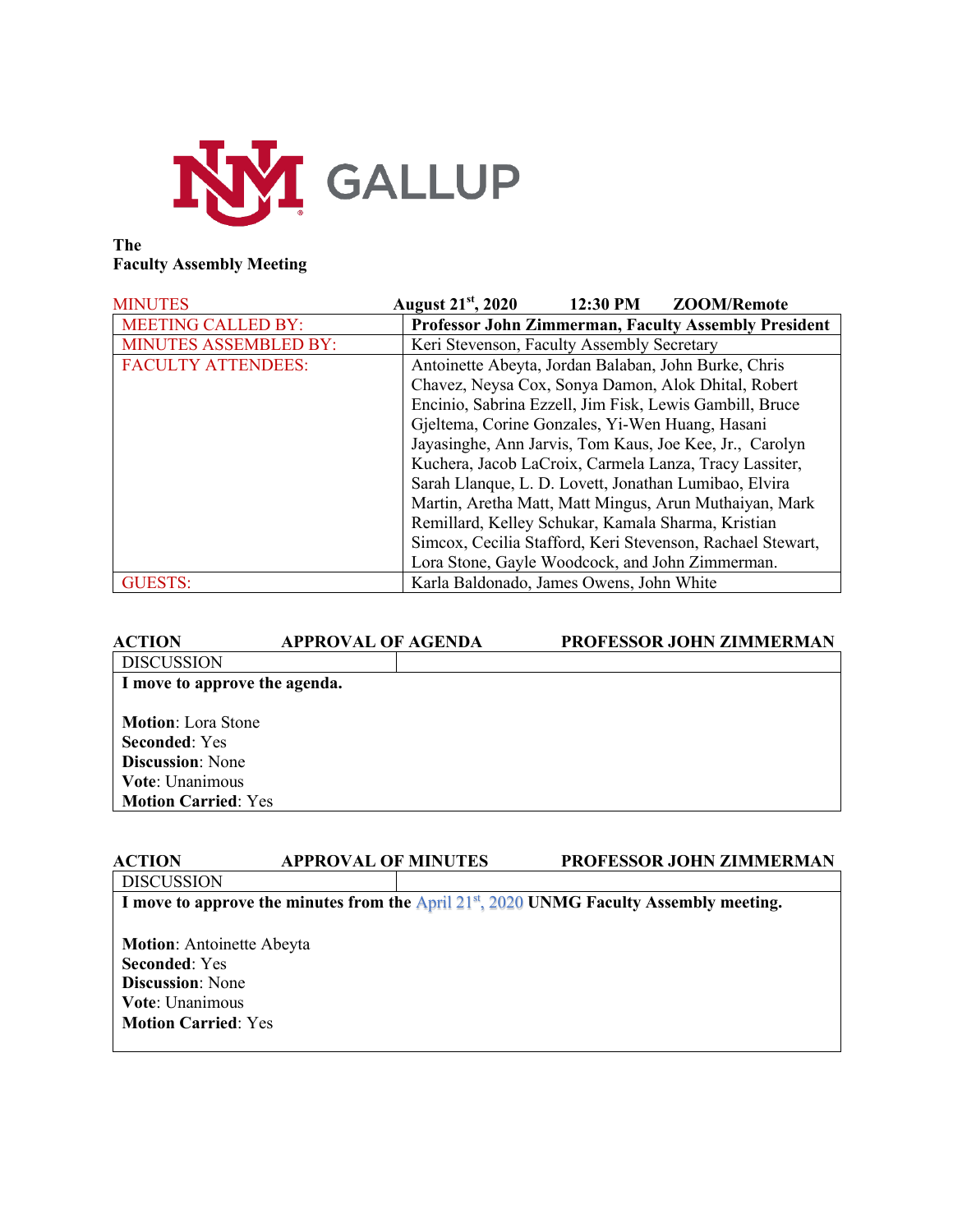## **Faculty Assembly President Professor John Zimmerman reported on the following:**

Professor Zimmerman began his report by talking about the necessity to send out committee preference forms again, as they were in the fall semester last year. These will come out next week. Faculty will write down their preferences, and Professor Zimmerman will get in contact with committee chairs, who, the Ops Committee feels, should direct the process. Among other things, committee chairs will check on members who might have reached term limits.

Professor Zimmerman then announced that Professor Tom Kaus has stepped down as the CARC Committee Chair, and thanked him for his long service. Professor Kelley Schukar is the new CARC Committee Chair.

The Faculty Assembly has changes to make to our constitution, which was worked on last year, but still needs to be approved. As well, the Assembly needs to add the Distance Learning Committee and the Adjunct Affairs Committee to the roster of standing committees.

Professor Zimmerman thanked Dr. Lora Stone, as chair of the Nominations Committee, for handling the election for Assembly officers last year. Dr. Arun Muthaiyan will handle it this year. We will try to expand our knowledge base about Opinio, as we intend to use it for approval of the revised constitution and by-Laws and we have to have the approval of two-thirds of the voting faculty. Opinio is very secure and also sends reminder e-mails about unanswered questions.

In addition, we will need two more Faculty Senators, as based on the size of our campus, Gallup actually requires three. Professor Zimmerman thought most meetings of the Faculty Senate will be remote this year, and asked Dr. John Burke, the current Senator, for confirmation. Dr. Burke said that all meetings will be remote for the next academic year. Thus, we will do the Faculty Senator election over Opinio, with nominations next week, and results at the September Assembly meeting. Professor Zimmerman urged faculty members to get involved, especially as the remote meetings might mean people could participate who were previously unable to get to Albuquerque, and asked those interested to contact past Faculty Senators about their experiences.

Professor Zimmerman then gave the Assembly an update about the faculty union, which has produced three different MOU's with the university administration; two of which are about COVID-19 and a safe return to campus. The first MOU covers Unit 1 or full-time faculty, the second one Unit 2 or TPT/adjunct faculty. They are all available through the union website. The third one is a voluntary retirement incentive for eligible faculty. If those eligible retire by Dec. 31<sup>st</sup>, they will receive a 25% lump sum of their base salary. Professor Zimmerman added that HR would probably send out a specific notification of this on Monday.

Professor Zimmerman finished his report and asked for questions. The only one concerned whether we needed another reading for the revised constitution before it went up for the vote, but Professor Zimmerman replied that we had had two readings in the February and April meetings. Since the readings need to be a minimum of four weeks apart, those two meetings qualified.

As there were no other questions, Professor Zimmerman invited Dr. Dan Primozic, Dean of Instruction for UNM-Gallup, to speak.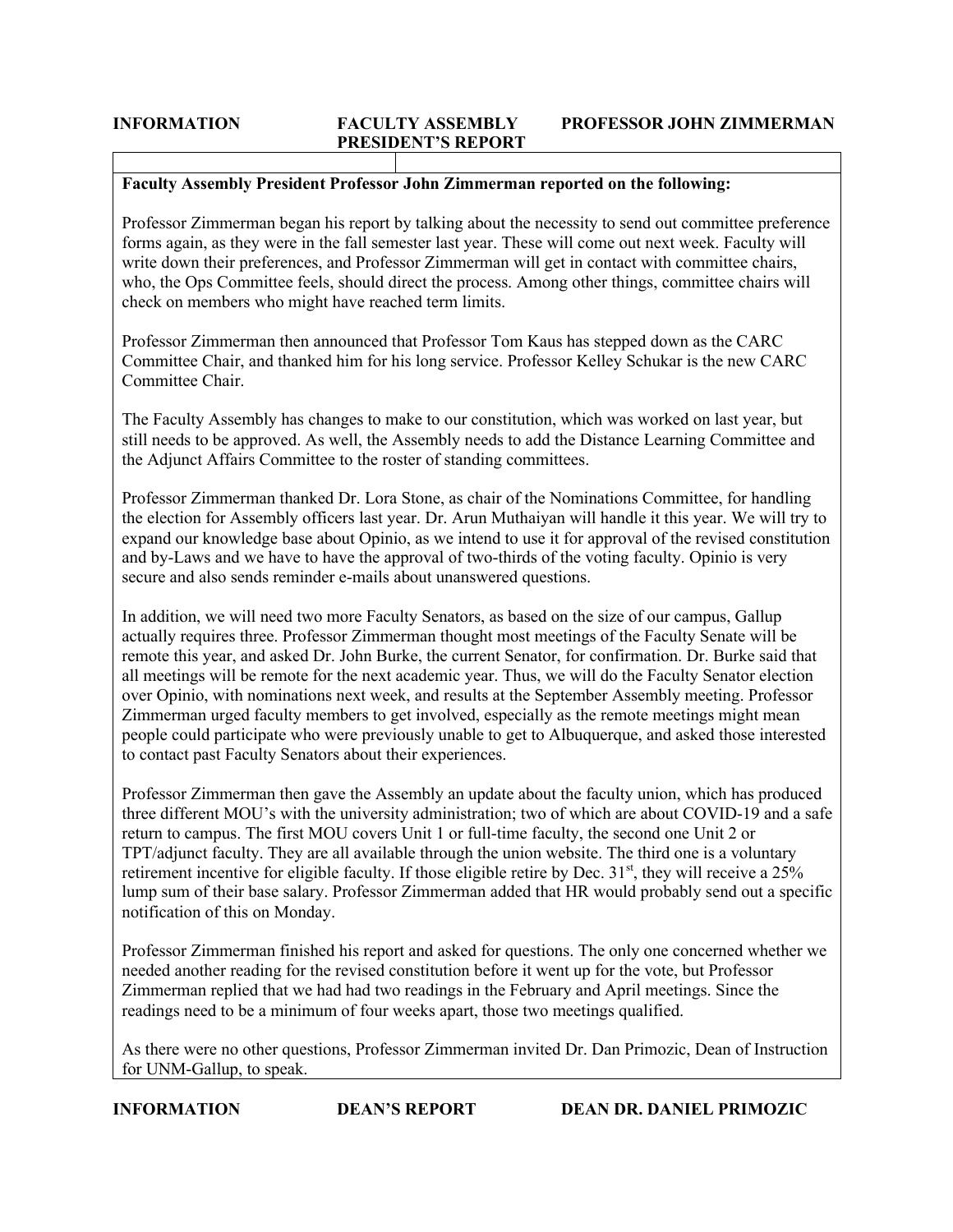DISCUSSION

Professor Zimmerman explained that only the Dean would be giving a report among the administrative team today. While Chancellor Malm and Mr. Griego were in attendance and could answer specific questions that faculty might have, Dr. Malm thought that, as the Chancellor's Open Office Hours will happen each Thursday, and his brief comes out weekly, he would essentially be recapping them if he gave a report. Professor Zimmerman stated that administrative reports should contain the information faculty want to hear.

Dean Primozic praised the faculty's professionalism in transitions to online classes, and also spoke about the slashed budget. UNM-Gallup is facing a \$1.4 million cut. Most of the cut will fall on the shoulders of Academic Affairs, as we have already cut all the staff positions we are able to. However, the Dean emphasized, we will not slash programs or follow other examples set at some New Mexico universities. We are, instead, doing program prioritization. The Dean is confident that the committee following the program prioritization process is a good team. They are looking at the quality and relevance of programs, not the budget they use, and evaluating them on a sliding scale. The committee includes four officers from the Faculty Assembly: Professor John Zimmerman, Dr Bruce Gjeltema, Dr. Carolyn Kuchera, and Professor Chris Chavez. The four division chairs are also members. The lack of bias is such that members have spoken against their own programs.

The programs evaluated under the prioritization process might need more resources rather than less; they will all need some strengthening. The committee's evaluation instrument has been sent out as an e-mail attachment. The committee developed the instrument, basing it on questions used by the Curricula Committee and adding some of their own. Every one of the degree and certificate programs at UNM-Gallup is under review. The committee will finish the review by mid-September and is currently evaluating 3-4 programs per meeting. They will assess the costs later. As well, the committee will recommend and evaluate, rather than decide the ultimate fate of programs. These recommendations will go to the senior management team, and that team will make the decision about the final fate of the program. Dean Primozic added that, from his perspective on the Deans' Council, no one else is doing it this way. The Albuquerque campus will have to deal with a loss of \$50 or \$100 million. UNM-Gallup's process is the most transparent, and the most friendly, the Dean believes, to shared governance.

The Dean believes that this process connects to our mission. He invited faculty to contact him for more information, and then asked for questions in general.

Professor Zimmerman added, from his perspective as a member of the committee, that the administration cannot simply cut a program. If there is a recommendation to cut a program, it will go through the Curricula Committee, the Faculty Assembly, then on to the Albuquerque Curricula Committee, and finally the Faculty Senate in Albuquerque. This bureaucracy takes time to navigate. The program could only be cut immediately if we declare financial exigency, but we are not in a financial crisis. Currently we are filling the budget shortfall with reserves, while planning for future cuts with the next legislative session.

Dean Primozic added that in the case of questions related to rank, tenure, and promotion, faculty should speak with their division chairs first. If the chair could not give a satisfactory answer, then the faculty member could go to the Dean of Instruction, and then up the chain if necessary.

At this point, as no more faculty members had questions for the administrative team, the Dean, Chancellor Malm, and Mr. Griego exited the meeting, and Professor Zimmerman resumed the floor.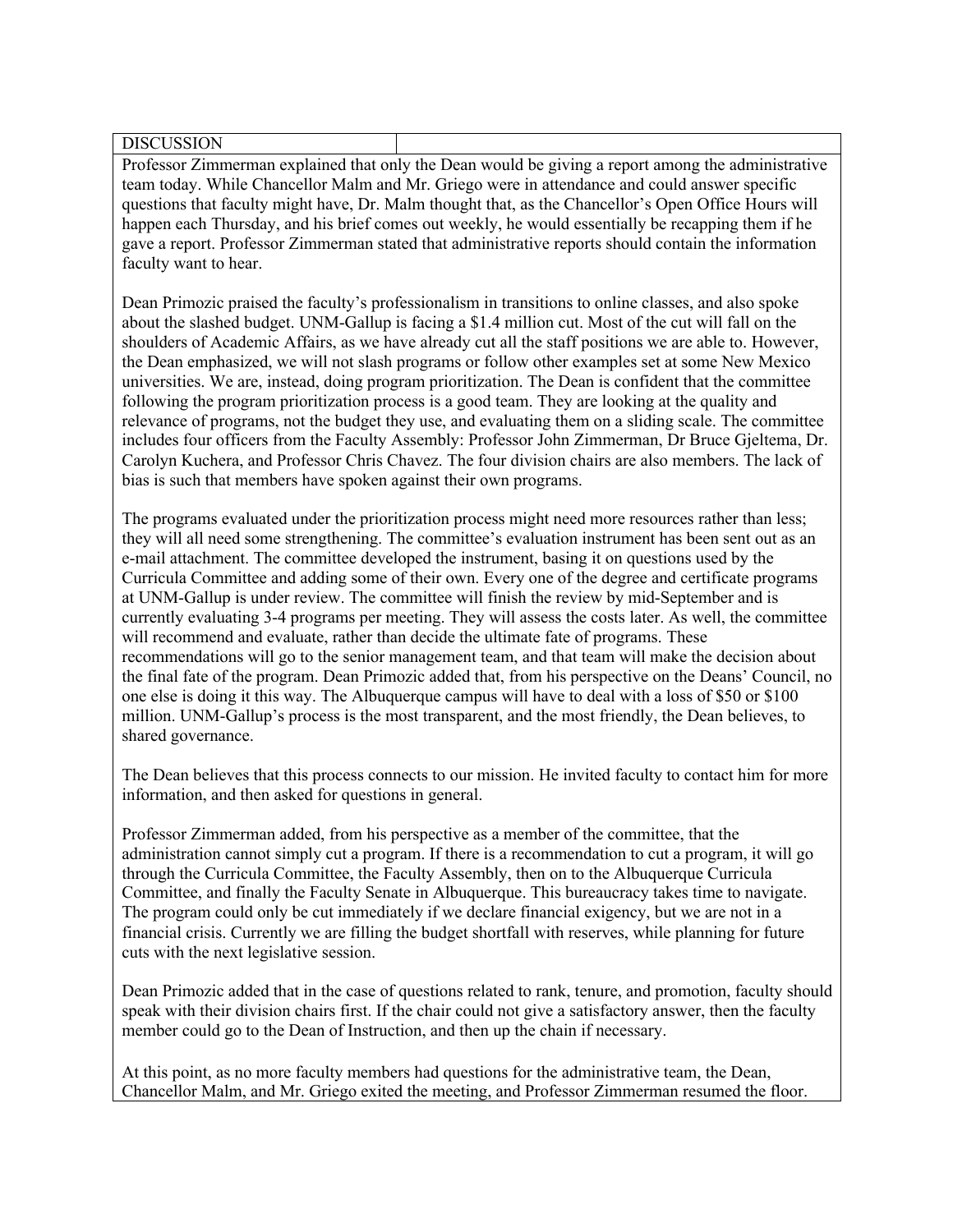### **ACTION ITEM NOVEMBER MEETING PROFESSOR JOHN DATE CHANGE ZIMMERMAN**

# DISCUSSION

Professor Zimmerman told the faculty that the Ops Committee had discussed changing the date of the November Assembly meeting as the current one was November 20<sup>th</sup>, the Friday before Thanksgiving. Just in case there are faculty with travel or family plans, the Ops Committee is recommending that the Assembly move the date from the  $20<sup>th</sup>$  to the  $13<sup>th</sup>$ , the previous Friday. The only complication might be the Curricula Committee meeting to be held on the third Friday of the month; if the Curricula Committee had action items to present at the November Assembly meeting, this would require some coordination.

### **I move to change the November meeting date.**

**Motion**: Keri Stevenson

**Seconded:** Yes

**Discussion**: Professor Zimmerman asked Dr. Kuchera, the chair of the Curricula Committee, whether it would be possible for the Curricula Committee to move their November meeting to the  $13<sup>th</sup>$  or whether any action items could wait to be presented until the January Assembly. The Curricula Committee agreed to move the meeting.

One faculty member asked whether it would be possible to have an Opinio vote on any Curricula changes that might come up in the interim, but Professor Zimmerman replied that some of the Curricula action items might relate to program prioritization, and we wouldn't want to relegate this to an online vote.

**Vote**: Unanimous. **Motion Carried**: Yes

### **DISCUSSION ITEM FACULTY SENATOR ELECTIONS PROFESSOR JOHN ZIMMERMAN**

### DISCUSSION

Professor Zimmerman stated that, as mentioned in his report, the Assembly will need to elect two more Faculty Senators to join Dr. Burke in representing us to Albuquerque. Dr. Arun Muthaiyan will be coordinating the election process, and hopefully will have results to announce at the September Assembly meeting.

# **ACTION ITEM CURRICULA COMMITTEE DR. CAROLYN KUCHERA**

Dr. Kuchera explained that the Curricula Committee had approved two forms. The first is a Form B requesting a new course, BCIS 1115, an Intro to Computers class. It replaces an existing IT class that does not transfer to any other institution. They also have a Form C for a Business Administration AA to approve. This brings the program into line with the new state credit requirements and means students will be able to enter the Anderson School of Business on the Albuquerque campus more easily.

# **I move to approve the Form B for BCIS 1115.**

**Motion: Carolyn Kuchera**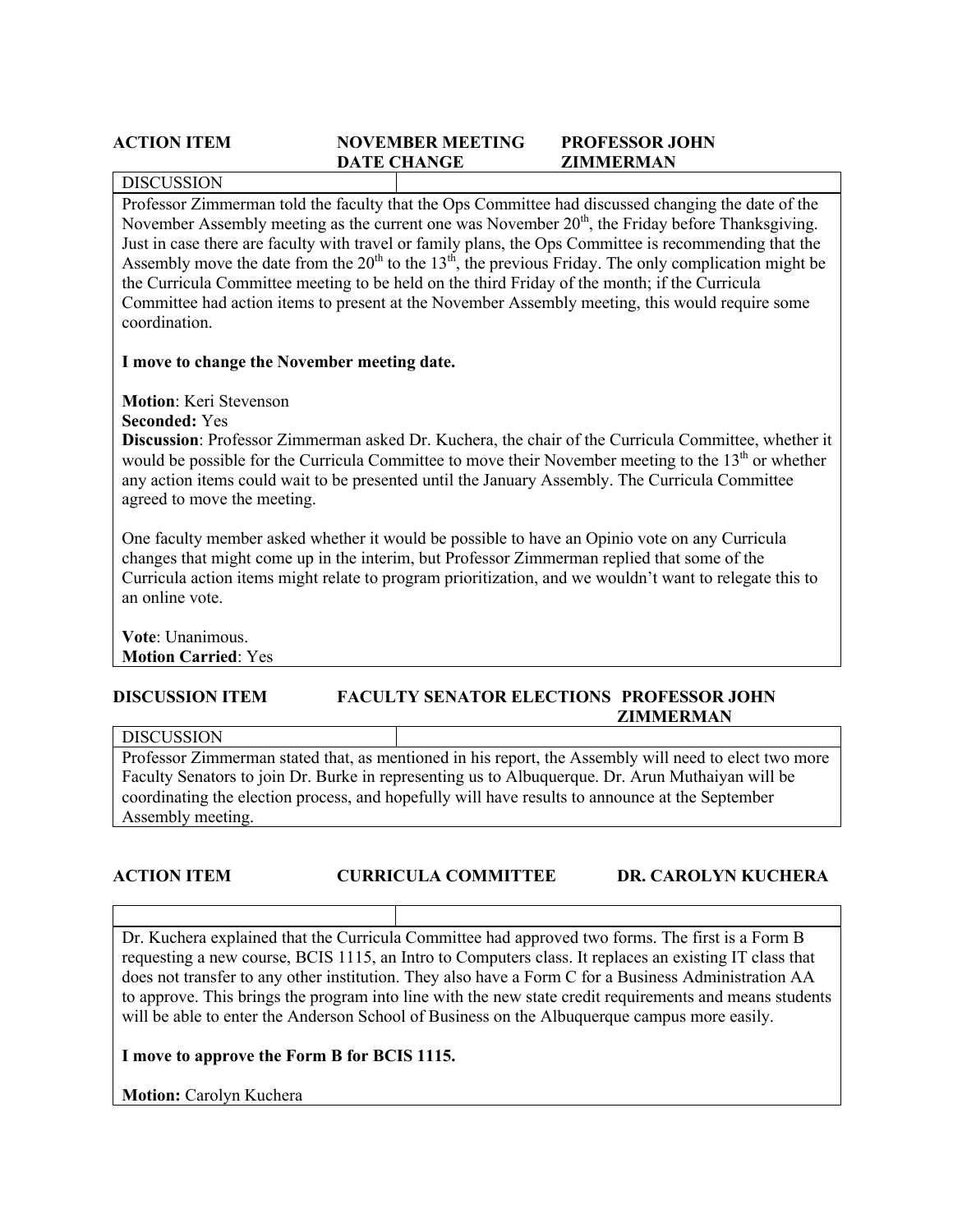**Second**: Yes **Discussion**: None **Vote**: Unanimous **Motion Carried:** Yes

**I move to approve the Form C, AA in Business Administration.**

**Motion**: Carolyn Kuchera **Seconded**: Yes **Discussion**: None **Vote**: Unanimous **Motion Carried**: Yes

### **DISCUSSION ITEM COVID-19 ISSUES PROFESSOR JOHN**

# **ZIMMERMAN**

Professor Zimmerman began the discussion by saying the Ops Committee had compiled some questions about COVID-19 over the summer that Professor Zimmerman had already sent out to the Assembly. In this meeting, the goal was to create an informal list of unanswered questions and concerns. Professor Zimmerman asked that faculty respond if they know the answer, but otherwise, the goal would be to send out exact answers later.

Professor Zimmerman recommended reading the "Bring Back the Pack" website for our Gallup Campus; there are some different specific aspects from the advice delivered by the one for the Albuquerque campus. The Gallup campus website is likely to have the information more pertinent for the branch faculty. The Faculty Union website has the joint statement between UA-UNM and the administration, and the MOU's are also there. Among other things, faculty can find out the responsibilities for PEP that administration needs to provide if faculty come to campus.

The first question concerned the procedures for evaluation and assessment, and how they are going to take the pandemic into account. One answer is the pausing of the tenure clock, but that particular one is punitive for some faculty. This should be explored further; one possible solution is to create a joint agreement between the Dean, the Chairs, and the Assembly so that we all know it is in writing and have reassurance about its clarity.

The next question was about professional development. With the cancelation of many conferences, the faculty member pointed out, we will need to worry about this. Perhaps professional development should be discounted for last year and this year. Discussion then ensued of the tenure clock pause. This addresses tenure-track faculty, but it does not address instructors, lecturers, or associate professors who want full professorship. It might not be a good solution even for those on the tenure track, as it's an emergency procedure.

One faculty member asked if the Ops Committee could get clarification about some of these concerns in writing so that the Faculty Assembly could discuss it at the September meeting? Professor Zimmerman agreed that the Ops Committee would bring up the matter to the Dean and the division chairs.

Professor Zimmerman then asked Professor Chavez to speak about the cleaning situation, as this is a particular concern for those who teach in shops and labs. Professor Chavez said that he had never received information on how to clean the lab. He needed to mark positions six feet apart on the sidewalk himself, and he will have students on the campus after the third week. Cleaning seems to be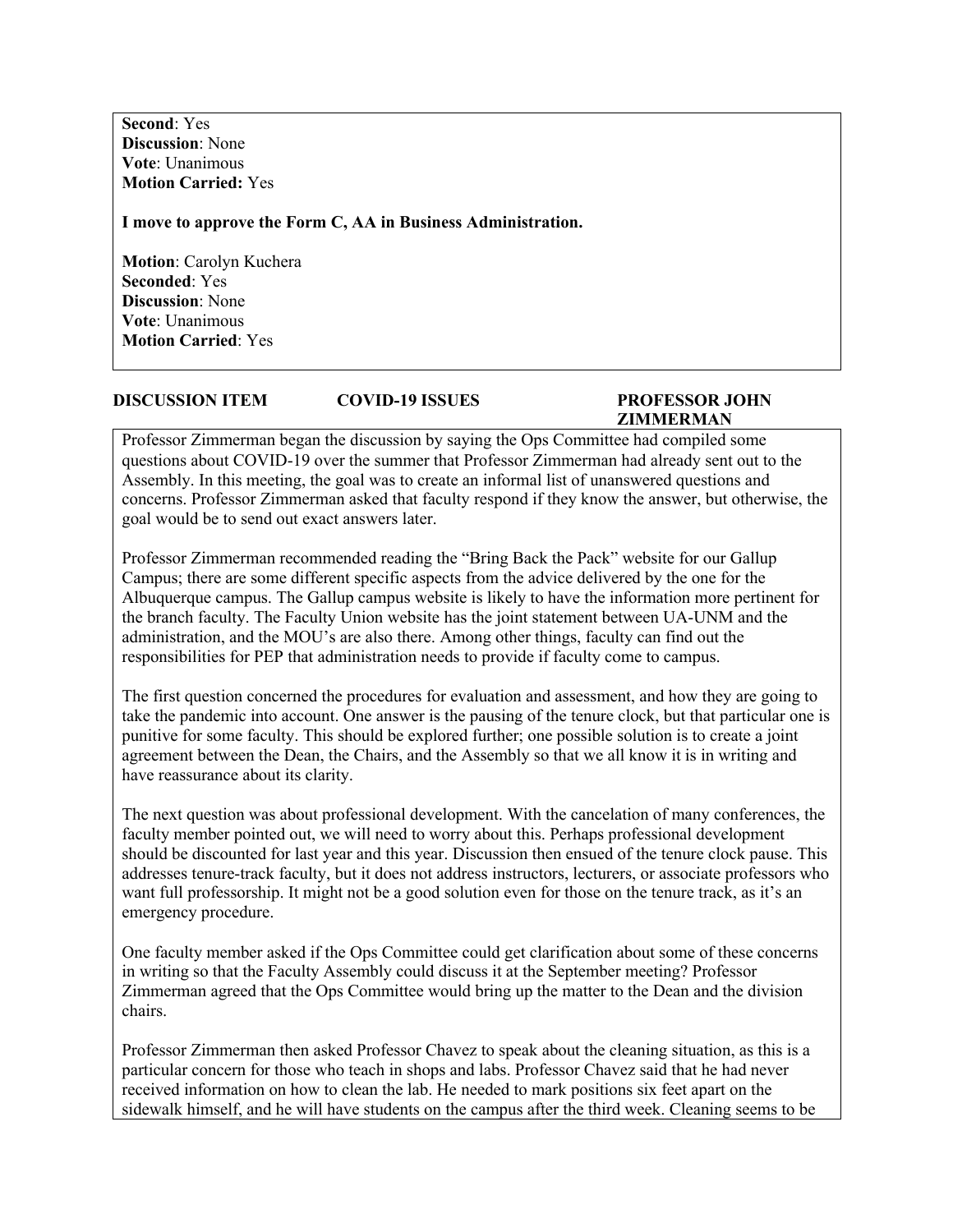scheduled to happen on a class-by-class basis, and the spaces will not hold many students; one lab, for example, will only fit eight. Professor Zimmerman asked whether Professor Ann Jarvis, the chair of the Bustiness & Applied Technology Division, had any more information. Professor Jarvis stated that they had ordered cleaning supplies that should be on campus in time for the students' return, but they are awaiting training in how to clean. They know that faculty members have to clean up their personal areas, such as offices, but what will be done with shops and labs is unclear.

Apparently, facilities personnel will receive responsibility and training to clean classroom spaces. Faculty are not supposed to be responsible for cleaning classrooms, but there has been some confusion about this. Professor Zimmerman said that cleaning supplies for faculty areas and masks and gloves would be advisable, and invited Dr. Sabrina Ezzell to talk about the cleaning Health Careers personnel were undertaking. Dr. Ezzell said that there have been mixed messages from Albuquerque's campus. Departments are supposedly responsible for cleaning classrooms, but the Provost also said that facilities management would clean them. Dr. Ezzell and her department are cleaning their own frequently-touched surfaces, such as doorknobs and light switches. Faculty were apparently supposed to clean breakrooms and common rooms as well. Dr. Ezzell recommended contacting Mr. Ron Petranovich directly, as she had had to do so to get appropriate signage. She added that apparently facilities management would be cleaning hallways. Ms. Stafford said in chat that library staff is supposed to be cleaning the library spaces, but they have not received training in doing so.

The discussion wrapped up by stating faculty members' concern that we needed to focus on teaching, scholarly work, and service, rather than cleaning.

| <b>INFORMATION</b> | <b>RANK, TENURE, AND</b> | <b>PROFESSOR JOHN</b> |
|--------------------|--------------------------|-----------------------|
|                    | <b>PROMOTION</b>         | <b>ZIMMERMAN</b>      |
| <b>DISCUSSION</b>  |                          |                       |

Professor Zimmerman began the discussion by saying that he wanted to compile a list of faculty questions and concerns about rank, promotion, and tenure. Part of the problem is that Section F of the handbook, Section B of the handbook, and the Provost's recent message about the tenure process all state different things. Clarifying what is actually meant would help prevent some of the concerns now floating around.

(At this point, the four division chairs stepped out as they had another meeting to attend).

Professor Zimmerman emphasized that the information we will gather also pertains to lecturers. There is not a standardized process for promotion for lecturers, and at Albuquerque's campus, they do not understand the qualifications or certifications for a faculty member like Professor Chris Chavez, despite his long service and teaching record at UNM-Gallup.

Professor Zimmerman said that he will try to invite Dr. Finnie Coleman, President of the Faculty Senate, or someone from the Committee on Governance or Academic Freedom and Tenure on main campus to addresses the discrepancies. These discrepancies include Section F of the handbook saying to refer to Section B. Section F does not list teaching as the most important requirement for branch campuses. Section B.1 talks about teaching, scholarly work, service, and personal characteristics. In order to receive promotion and tenure, a faculty member has to be excellent in either teaching or scholarship, and at least effective in the other categories. Even if excellent in teaching and scholarship, if someone is not acceptable in service, they could be denied tenure or promotion. The Provost said that for branch faculty, teaching and service are the most important aspects, but this is not in the handbook. This is confusing, and other miscommunications have gotten in the way in the past.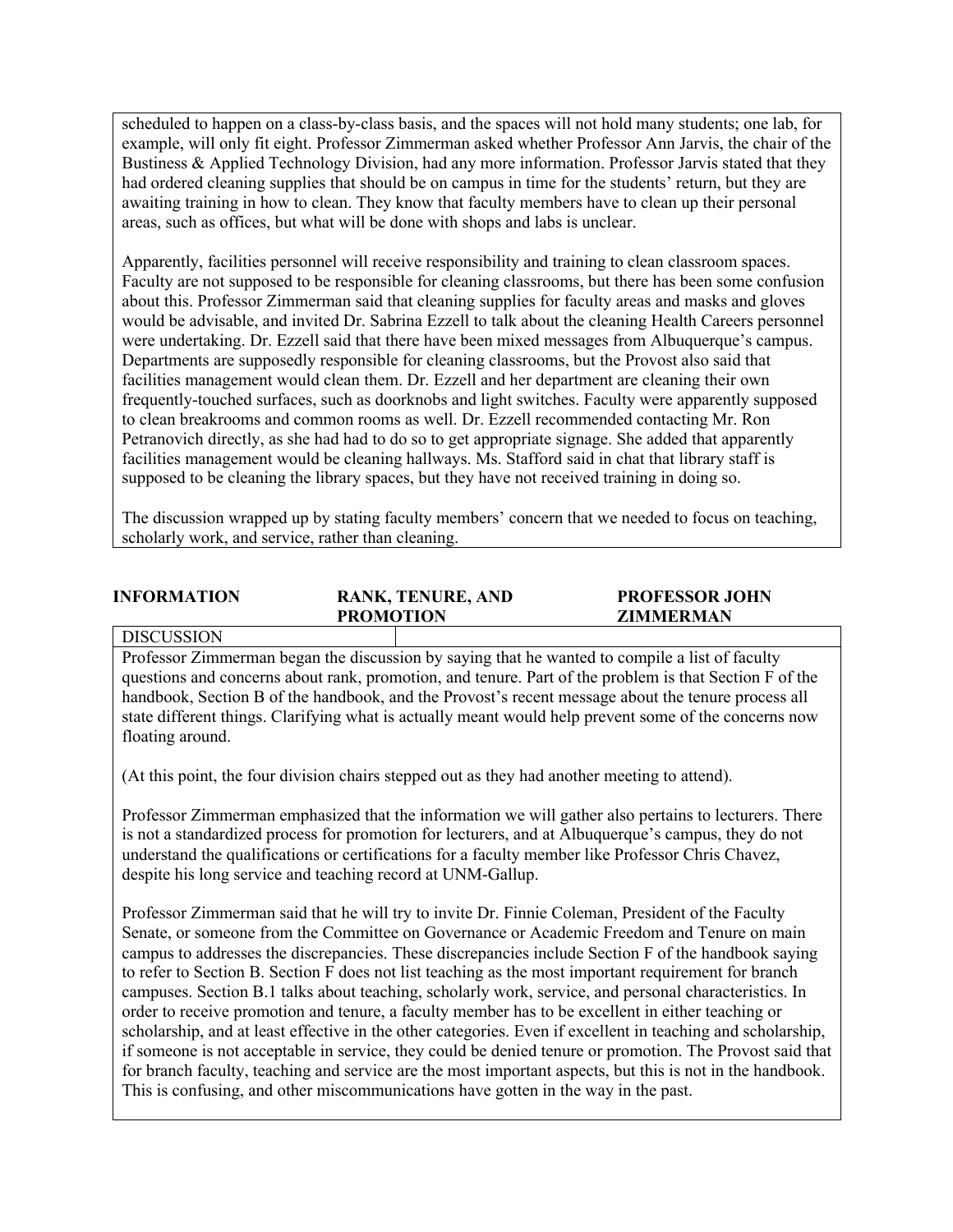Professor Chris Chavez pointed out that CCTE faculty have been eliminated from any promotion process, Professor Joe Sanchez was the last to be promoted, by a former Dean rather than the current administration, and this promoted him to the terminal end of the ranks. This does not follow the process as commonly understood. Promotion is the only option for the CCTE faculty to receive raises, so clarifying and understanding it is important. One faculty member asked whether we can do a lecturer raise and promotion in-house? The answer was that we should try to develop a structure where everybody feels supported and everybody feels mentored.

Another Assembly member asked whether the union was being involved in these processes, and whether such procedures as workload, promotion, or pay would be bargained over. Professor Zimmerman said that this was correct, and that early in the summer he had sent an e-mail about workload, which he had written himself. The UNM-Gallup administration would like to drop our branch's workload to 4-4, but the Albuquerque campus administration is not in favor. Promotion and tenure are being delayed in bargaining because of COVID=19, which had to be addressed as an immediate health and safety issue. This semester, promotion and tenure will shift towards the center of the bargaining.

The next suggestion was for clear, articulated guidelines for rank, promotion, and tenure; the add-in by the Provost is not clear enough. This faculty member also suggested that we need to expand the definition of scholarship. Albuquerque's campus thinks in terms of books, journal publications, artistic shows, and conference presentations. We should have work in retention and curriculum brought in. The Senators need to start the process of adding clear standards to Sections F and B in the handbook. Finally, we need to clarify the mentorship process—annual reviews do not usually provide this advice—and to address the long-term impacts of COVID-19 on the scholarship of women. The faculty member was particularly concerned that the tenure clock extension might mean that more work is expected of those subject to the lengthened time period. Another faculty member acknowledged that the mentorship issue is largely based on luck; if new faculty have no one to advise them, they are currently left out of the process.

A faculty member who had been through parts of the tenure process said that at the time, the Dean of Instruction's office had had a solid administrative structure; the Dean's office should provide clear instructions for everyone who has Code 3 and Code 6 dossiers due. Another faculty member asked for specific recommendations to pass along to the Dean's office. The tenured faculty member recommended training held the year before the dossier was due—training on the paperwork, timeline, and answers to common questions. The point person who would lead the training should also make themselves available by e-mail in the future.

Another faculty member asked how we can be expected to support top-notch scholarship with a 5-5 teaching load per semester, and what the long-term solutions to support scholarship would be. There were also suggestions for differentiating UNM-Gallup faculty from Albuquerque campus's requirements that do not fit, and addressing equity issues with promotion in regard to the intersection of race/ethnicity/gender, especially with our CCTE faculty. They have been historically left out of the considerations that other full-time faculty receive.

Professor Zimmerman ended the discussion due to lack of time at this point. He asked Assembly members to send him concerns by e-mail if theirs had not been addressed.

| <b>INFORMATION</b>  | <b>COMMITTEE REPORTS</b> | <b>COMMITTEE CHAIRS</b> |
|---------------------|--------------------------|-------------------------|
| <b>I</b> DISCUSSION |                          |                         |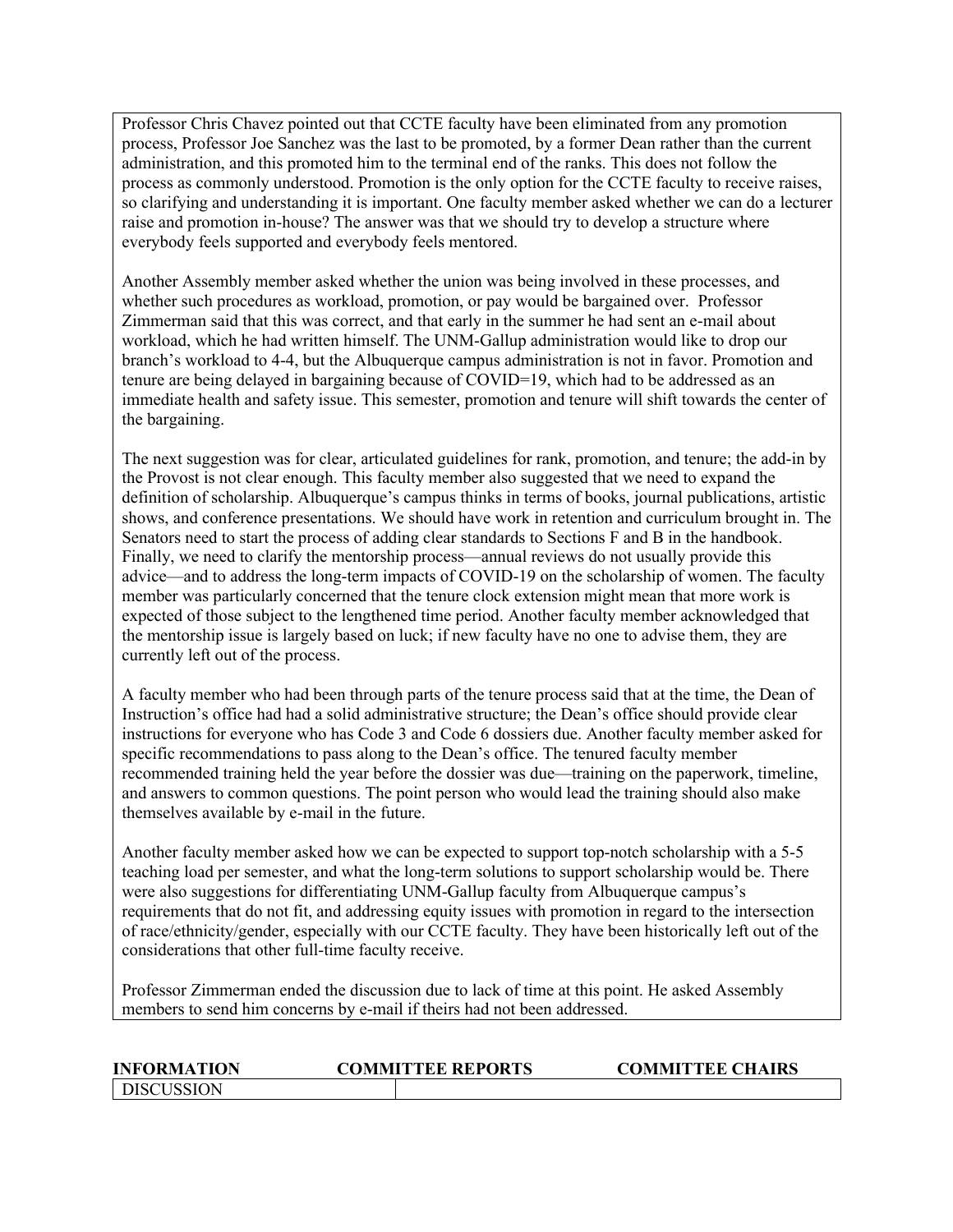# **Professor Zimmerman asked for committee reports:**

**UNM-G Senator to Albuquerque**: Dr. John Burke said that the next Faculty Senate meeting will be next Tuesday. There has been a survey about what faculty at the different campuses want. He offered to take faculty questions to the Senate, such as what they would want to tell Garnett Stokes or the Provost, and what they would want the Faculty Senate to take on as an added agenda item. Dr. Finnie Coleman has asked to add branch campus issues as a working item for this academic year.

**Budget Review Committee**: Dr. Bruce Gjeltema, the chair, reported that they will ask individual faculty members for concerns or suggestions having to do with the budget for next spring. The committee also wants to do a survey next fall. Our branch already has a budget cut, and the committee thinks more cuts will come in January. Individual faculty members should bring any information they have about budget cuts or savings to Dr. Gjeltema or the Budget Review Committee.

**Teaching Excellence Committee, Constitution and By-Laws Committee, CARC, Faculty Committee on Student Affairs, Strategic Planning Committee, Distance Learning Committee, Adjunct Affairs Committee:** These committees had no report.

**Curricula Committee**: Dr. Carolyn Kuchera, the chair, reported that the committee had had a meeting that Friday morning; that was when they approved the Forms B and C that the Assembly voted on. They could use two more committee members. She talked about how the committee will review the upcoming Process Technology program and program reviews in Carpentry Technology, Criminal Justice, Organizational Management, and Environmental Planning and Design. Professor Zimmerman asked whether any division needs more representation on the committee, and Dr. Kuchera replied that they could use another member from Business & Applied Technology.

**Library Committee**: Ms. Cecilia Stafford reported in the chat that the committee hasn't met; they need members and a chair. Professor Zimmerman urged people to apply to be chair if they are experienced faculty, and in general to join the Library Committee.

**INFORMATION ANNOUNCEMENTS VARIOUS**

Professor Zimmerman asked new faculty present at the Assembly meeting to introduce themselves at this point, as they had not had the chance before. First was Dr. Jordan Balaban, who introduced himself as a physiologist, and said that he will be teaching Anatomy and Physiology courses.

Professor Jacob LaCroix then introduced himself as local faculty who had just completed his service in the Fire Department in Gallup, and retired in July. He will be offering EMT classes to our students.

No other faculty had announcements, so Professor Zimmerman thanked the faculty for coming. He also thanked the Ops Committee members for their work so far.

**ACTION ITEM ADJOURNMENT**

**I move to adjourn.**

**Motion**: Matt Mingus **Seconded**: Yes **Vote**: Unanimous **Motion Carried**: Yes